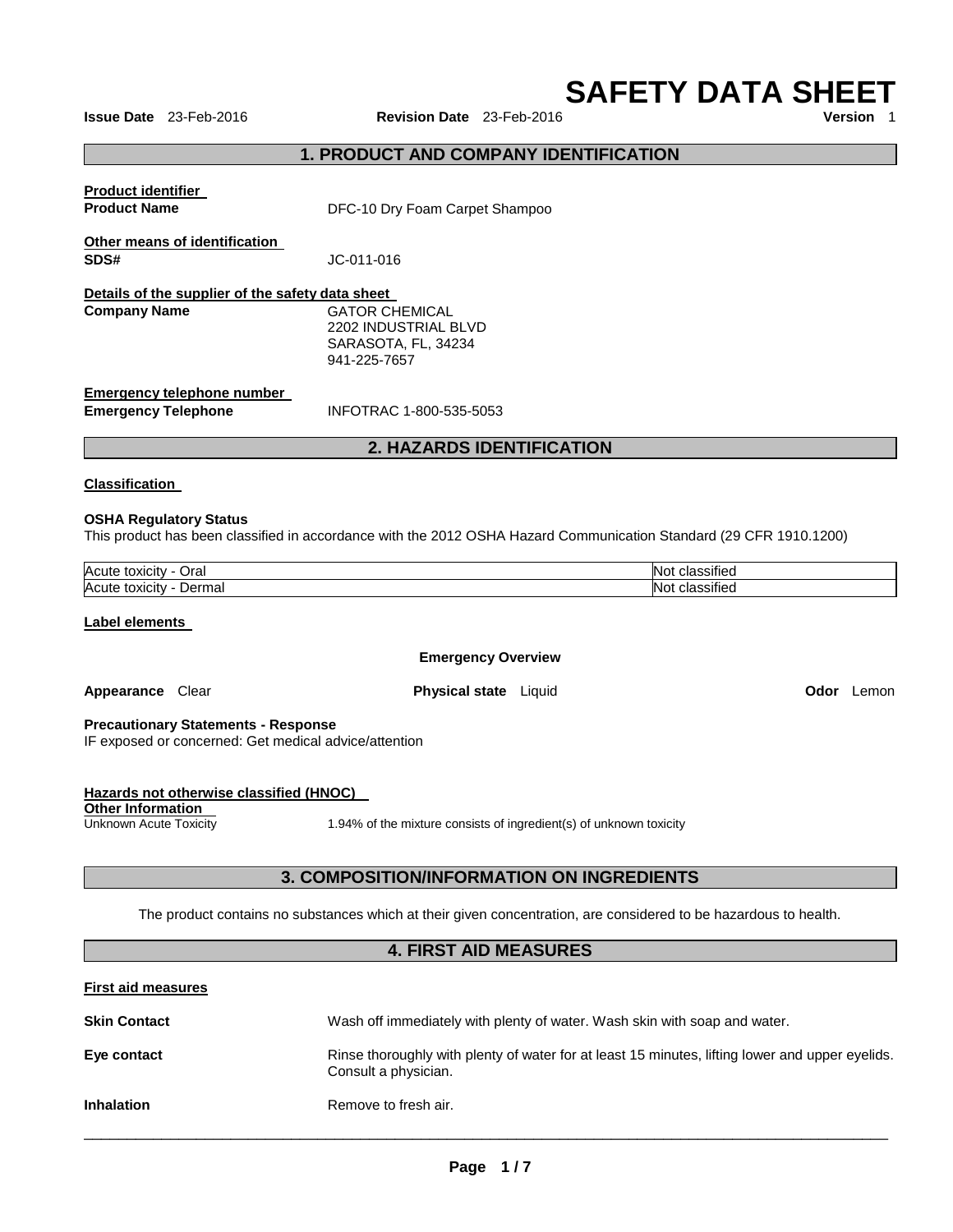| <b>Ingestion</b>                                                           | Clean mouth with water and drink afterwards plenty of water.                                          |  |  |
|----------------------------------------------------------------------------|-------------------------------------------------------------------------------------------------------|--|--|
| Most important symptoms and effects, both acute and delayed                |                                                                                                       |  |  |
| <b>Symptoms</b>                                                            | Any additional important symptoms and effects are described in Section 11: Toxicology<br>Information. |  |  |
| Indication of any immediate medical attention and special treatment needed |                                                                                                       |  |  |
| Note to physicians                                                         | Treat symptomatically.                                                                                |  |  |

\_\_\_\_\_\_\_\_\_\_\_\_\_\_\_\_\_\_\_\_\_\_\_\_\_\_\_\_\_\_\_\_\_\_\_\_\_\_\_\_\_\_\_\_\_\_\_\_\_\_\_\_\_\_\_\_\_\_\_\_\_\_\_\_\_\_\_\_\_\_\_\_\_\_\_\_\_\_\_\_\_\_\_\_\_\_\_\_\_\_\_\_\_

# **5. FIRE-FIGHTING MEASURES**

#### **Suitable extinguishing media**

Use extinguishing measures that are appropriate to local circumstances and the surrounding environment.

**Unsuitable extinguishing media** Caution: Use of water spray when fighting fire may be inefficient.

#### **Specific hazards arising from the chemical**

No Information available.

#### **Explosion data Sensitivity to Mechanical Impact** None. **Sensitivity to Static Discharge** None.

#### **Protective equipment and precautions for firefighters**

As in any fire, wear self-contained breathing apparatus pressure-demand, MSHA/NIOSH (approved or equivalent) and full protective gear.

# **6. ACCIDENTAL RELEASE MEASURES**

| Methods for cleaning up                              | Pick up and transfer to properly labeled containers.       |  |
|------------------------------------------------------|------------------------------------------------------------|--|
| <b>Methods for containment</b>                       | Prevent further leakage or spillage if safe to do so.      |  |
| Methods and material for containment and cleaning up |                                                            |  |
| <b>Environmental precautions</b>                     | See Section 12 for additional ecological information.      |  |
| <b>Environmental precautions</b>                     |                                                            |  |
| <b>Personal precautions</b>                          | Ensure adequate ventilation, especially in confined areas. |  |

# **Advice on safe handling** Handle in accordance with good industrial hygiene and safety practice. **Conditions for safe storage, including any incompatibilities**

| <b>Storage Conditions</b> | Keep containers tightly closed in a dry, cool and well-ventilated place. |
|---------------------------|--------------------------------------------------------------------------|
|---------------------------|--------------------------------------------------------------------------|

**Incompatible materials None known based on information supplied.**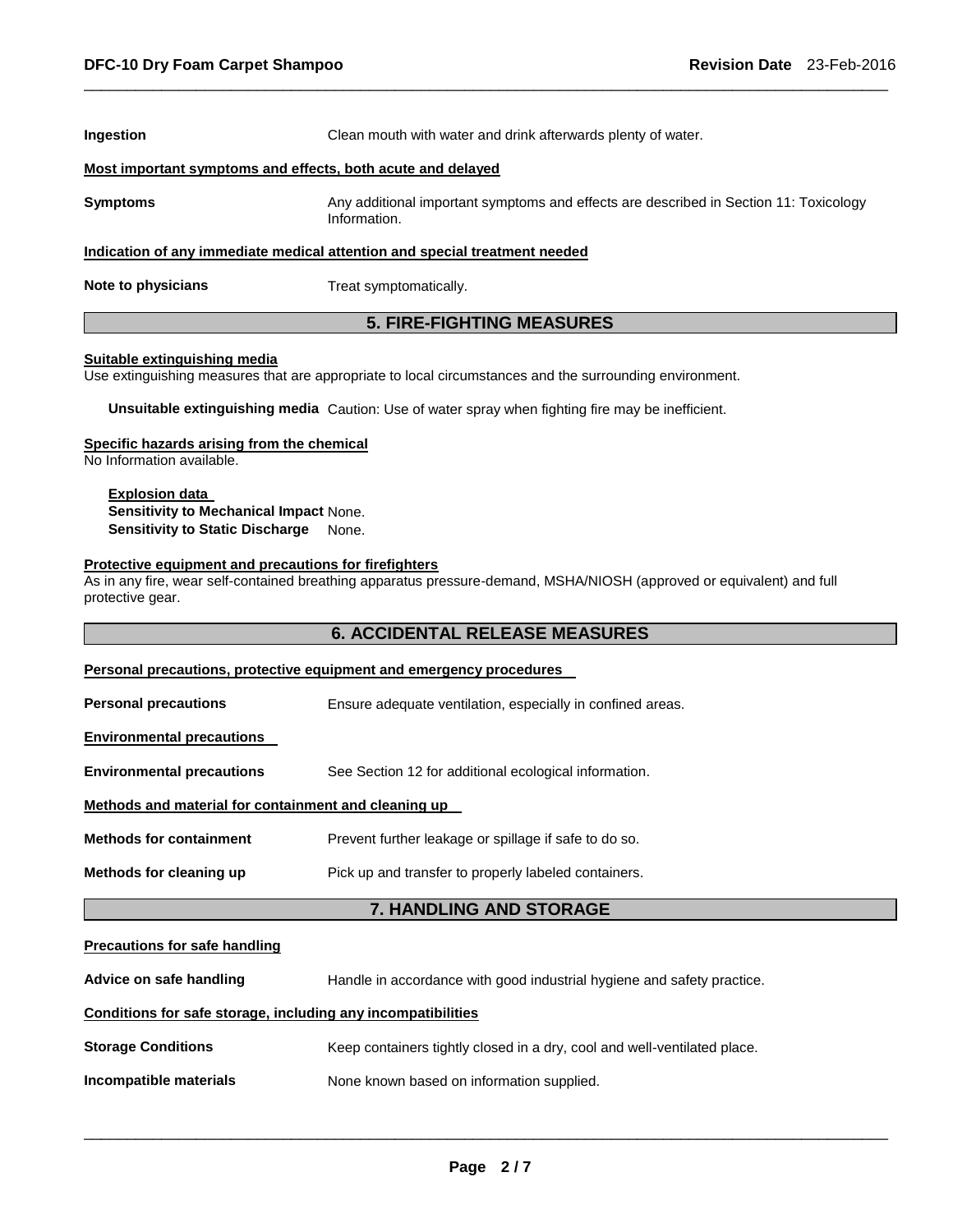# **8. EXPOSURE CONTROLS/PERSONAL PROTECTION**

\_\_\_\_\_\_\_\_\_\_\_\_\_\_\_\_\_\_\_\_\_\_\_\_\_\_\_\_\_\_\_\_\_\_\_\_\_\_\_\_\_\_\_\_\_\_\_\_\_\_\_\_\_\_\_\_\_\_\_\_\_\_\_\_\_\_\_\_\_\_\_\_\_\_\_\_\_\_\_\_\_\_\_\_\_\_\_\_\_\_\_\_\_

#### **Control parameters**

| <b>Exposure Guidelines</b><br>Exposure guidelines noted for ingredient(s).                                                                 |                                                                                                                                                                                                                                                                                                                                  |                                                                                                                                                                       |                                                                                                   |
|--------------------------------------------------------------------------------------------------------------------------------------------|----------------------------------------------------------------------------------------------------------------------------------------------------------------------------------------------------------------------------------------------------------------------------------------------------------------------------------|-----------------------------------------------------------------------------------------------------------------------------------------------------------------------|---------------------------------------------------------------------------------------------------|
| <b>Chemical Name</b>                                                                                                                       | <b>ACGIH TLV</b>                                                                                                                                                                                                                                                                                                                 | <b>OSHA PEL</b>                                                                                                                                                       | <b>NIOSH IDLH</b>                                                                                 |
| Monoethanolamine<br>141-43-5                                                                                                               | STEL: 6 ppm<br>TWA: 3 ppm                                                                                                                                                                                                                                                                                                        | TWA: 3 ppm<br>TWA: 6 mg/m <sup>3</sup><br>(vacated) TWA: 3 ppm<br>(vacated) TWA: 8 mg/m <sup>3</sup><br>(vacated) STEL: 6 ppm<br>(vacated) STEL: 15 mg/m <sup>3</sup> | IDLH: 30 ppm<br>TWA: 3 ppm<br>TWA: $8 \text{ mg/m}^3$<br>STEL: 6 ppm<br>STEL: $15 \text{ mg/m}^3$ |
| Diethanolamine<br>111-42-2                                                                                                                 | TWA: 1 $mq/m3$ inhalable fraction<br>and vapor<br>$S^*$                                                                                                                                                                                                                                                                          | (vacated) TWA: 3 ppm<br>(vacated) TWA: $15 \text{ mg/m}^3$                                                                                                            | TWA: 3 ppm<br>TWA: $15 \text{ mg/m}^3$                                                            |
| NIOSH IDLH Immediately Dangerous to Life or Health                                                                                         |                                                                                                                                                                                                                                                                                                                                  |                                                                                                                                                                       |                                                                                                   |
| <b>Other Information</b><br>Vacated limits revoked by the Court of Appeals decision in AFL-CIO v. OSHA, 965 F.2d<br>962 (11th Cir., 1992). |                                                                                                                                                                                                                                                                                                                                  |                                                                                                                                                                       |                                                                                                   |
| <b>Appropriate engineering controls</b>                                                                                                    |                                                                                                                                                                                                                                                                                                                                  |                                                                                                                                                                       |                                                                                                   |
| <b>Engineering Controls</b>                                                                                                                | Showers, Eyewash stations & Ventilation systems.                                                                                                                                                                                                                                                                                 |                                                                                                                                                                       |                                                                                                   |
| Individual protection measures, such as personal protective equipment                                                                      |                                                                                                                                                                                                                                                                                                                                  |                                                                                                                                                                       |                                                                                                   |
| <b>Eye/face protection</b>                                                                                                                 | No special technical protective measures are necessary.                                                                                                                                                                                                                                                                          |                                                                                                                                                                       |                                                                                                   |
| Skin and body protection                                                                                                                   | No special technical protective measures are necessary. Wear protective gloves and<br>protective clothing. Prolonged contact may cause redness and irritation. Wear protective<br>gloves and protective clothing if needed.                                                                                                      |                                                                                                                                                                       |                                                                                                   |
| <b>Respiratory protection</b>                                                                                                              | If exposure limits are exceeded or irritation is experienced, NIOSH/MSHA approved<br>respiratory protection should be worn. Positive-pressure supplied air respirators may be<br>required for high airborne contaminant concentrations. Respiratory protection must be<br>provided in accordance with current local regulations. |                                                                                                                                                                       |                                                                                                   |
| <b>General Hygiene</b>                                                                                                                     |                                                                                                                                                                                                                                                                                                                                  | Handle in accordance with good industrial hygiene and safety practice.                                                                                                |                                                                                                   |
| <b>9. PHYSICAL AND CHEMICAL PROPERTIES</b>                                                                                                 |                                                                                                                                                                                                                                                                                                                                  |                                                                                                                                                                       |                                                                                                   |

# **Information on basic physical and chemical properties**

| <b>Physical state</b><br>Appearance<br>Color<br>Odor<br><b>Odor threshold</b>                                                                                                                                                                                   | Liquid<br>Clear<br>Colorless<br>Lemon<br>No Information available                                                                                                                            |                |          |
|-----------------------------------------------------------------------------------------------------------------------------------------------------------------------------------------------------------------------------------------------------------------|----------------------------------------------------------------------------------------------------------------------------------------------------------------------------------------------|----------------|----------|
| <b>Property</b><br>рH<br><b>Specific Gravity</b><br><b>Viscosity</b><br><b>Melting point/freezing point</b><br><b>Flash point</b><br>Boiling point / boiling range<br><b>Evaporation rate</b><br>Flammability (solid, gas)<br><b>Flammability Limits in Air</b> | <b>Values</b><br>$7.0 - 8.0$<br>1.01<br>$<$ 25 cP @ 25 °C<br>No Information available<br>Above 200°F<br>$>= 100 °C / 212 °F$ (at 760 mm Hg)<br>No Information available<br>No data available | <b>Remarks</b> | ∙ Method |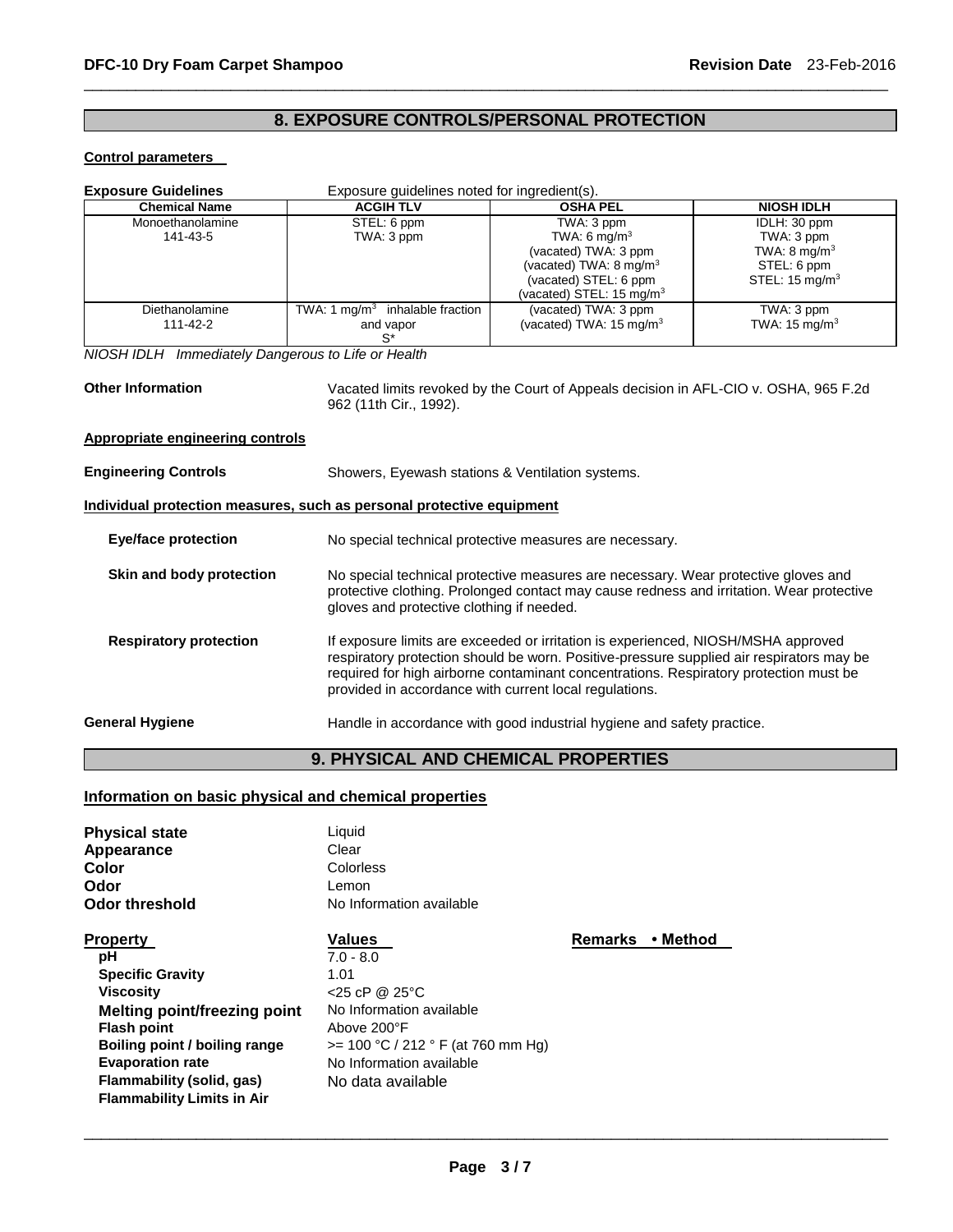| <b>Upper flammability limit:</b> | No Information available |
|----------------------------------|--------------------------|
| Lower flammability limit:        | No Information available |
| Vapor pressure                   | No Information available |
| Vapor density                    | No Information available |
| <b>Water solubility</b>          | Complete                 |
| <b>Partition coefficient</b>     | No Information available |
| <b>Autoignition temperature</b>  | No Information available |
| <b>Decomposition temperature</b> | No Information available |
| <b>Other Information</b>         |                          |
| <b>Density Lbs/Gal</b>           | 8.42                     |

# **10. STABILITY AND REACTIVITY**

\_\_\_\_\_\_\_\_\_\_\_\_\_\_\_\_\_\_\_\_\_\_\_\_\_\_\_\_\_\_\_\_\_\_\_\_\_\_\_\_\_\_\_\_\_\_\_\_\_\_\_\_\_\_\_\_\_\_\_\_\_\_\_\_\_\_\_\_\_\_\_\_\_\_\_\_\_\_\_\_\_\_\_\_\_\_\_\_\_\_\_\_\_

**Reactivity** 

No data available

#### **Chemical stability**

Stable under recommended storage conditions. **Possibility of Hazardous Reactions** None under normal processing. **Conditions to avoid** Extremes of temperature and direct sunlight. **Incompatible materials** None known based on information supplied. **Hazardous Decomposition Products** None known based on information supplied.

**VOC Content (%)** 0.06

### **11. TOXICOLOGICAL INFORMATION**

#### **Information on likely routes of exposure**

#### **Product Information**

| <b>Inhalation</b>   | No data available. Avoid breathing vapors or mists.                            |
|---------------------|--------------------------------------------------------------------------------|
| Eye contact         | No data available. Avoid contact with eyes.                                    |
| <b>Skin Contact</b> | No data available. No known effect based on information supplied.              |
| Ingestion           | No data available. Not an expected route of exposure. Do not taste or swallow. |

#### **Information on toxicological effects**

**Symptoms** No Information available.

#### **Delayed and immediate effects as well as chronic effects from short and long-term exposure**

| <b>Sensitization</b>            | No Information available. |
|---------------------------------|---------------------------|
| Germ cell mutagenicity          | No Information available. |
| Carcinogenicity                 | No Information available. |
| <b>Reproductive toxicity</b>    | No Information available. |
| <b>STOT - single exposure</b>   | No Information available. |
| <b>STOT - repeated exposure</b> | No Information available. |
| <b>Aspiration hazard</b>        | No Information available. |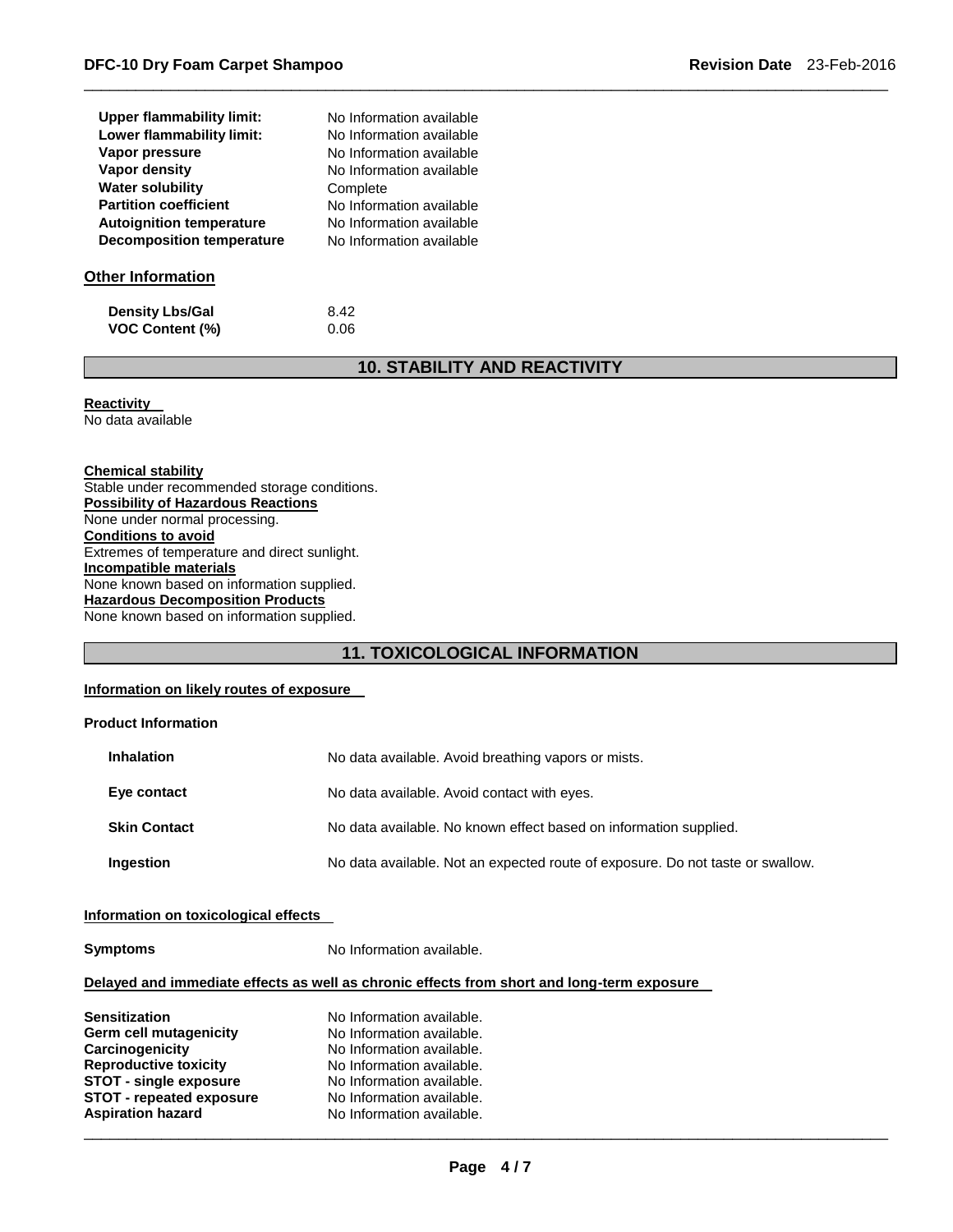| Numerical measures of toxicity - Product Information                          |                                                                    |  |  |  |  |  |
|-------------------------------------------------------------------------------|--------------------------------------------------------------------|--|--|--|--|--|
| <b>Unknown Acute Toxicity</b>                                                 | 1.94% of the mixture consists of ingredient(s) of unknown toxicity |  |  |  |  |  |
| The following values are calculated based on chapter 3.1 of the GHS document. |                                                                    |  |  |  |  |  |
| ATEmix (oral)                                                                 | 34,435.00 mg/kg                                                    |  |  |  |  |  |
| <b>ATEmix (dermal)</b>                                                        | 53,962.00<br>mg/kg                                                 |  |  |  |  |  |
|                                                                               |                                                                    |  |  |  |  |  |

# **12. ECOLOGICAL INFORMATION**

\_\_\_\_\_\_\_\_\_\_\_\_\_\_\_\_\_\_\_\_\_\_\_\_\_\_\_\_\_\_\_\_\_\_\_\_\_\_\_\_\_\_\_\_\_\_\_\_\_\_\_\_\_\_\_\_\_\_\_\_\_\_\_\_\_\_\_\_\_\_\_\_\_\_\_\_\_\_\_\_\_\_\_\_\_\_\_\_\_\_\_\_\_

#### **Ecotoxicity**

1.94% of the mixture consists of components(s) of unknown hazards to the aquatic environment

| <b>Chemical Name</b>                   | Algae/aquatic plants                | <b>Fish</b>                       | <b>Crustacea</b>            |
|----------------------------------------|-------------------------------------|-----------------------------------|-----------------------------|
| Tall Oil Fatty Acid                    | 1000: 72 h Pseudokirchneriella      |                                   |                             |
| 61790-12-3                             | subcapitata mg/L EC50               |                                   |                             |
| <b>Straight Run Middle Distallates</b> |                                     | 10000: 96 h Pimephales promelas   |                             |
| (Petroleum)                            |                                     | mg/L LC50 static 35: 96 h         |                             |
| 64742-46-7                             |                                     | Pimephales promelas mg/L LC50     |                             |
|                                        |                                     | flow-through                      |                             |
| Monoethanolamine                       | 15: 72 h Desmodesmus subspicatus    | 300 - 1000: 96 h Lepomis          | 65: 48 h Daphnia magna mg/L |
| 141-43-5                               | mg/L EC50                           | macrochirus mg/L LC50 static 200: | EC50                        |
|                                        |                                     | 96 h Oncorhynchus mykiss mg/L     |                             |
|                                        |                                     | LC50 flow-through 114 - 196: 96 h |                             |
|                                        |                                     | Oncorhynchus mykiss mg/L LC50     |                             |
|                                        |                                     | static 227: 96 h Pimephales       |                             |
|                                        |                                     | promelas mg/L LC50 flow-through   |                             |
|                                        |                                     | 3684: 96 h Brachydanio rerio mg/L |                             |
|                                        |                                     | LC50 static                       |                             |
| Diethanolamine                         | 7.8: 72 h Desmodesmus               | 4460 - 4980: 96 h Pimephales      | 55: 48 h Daphnia magna mg/L |
| 111-42-2                               | subspicatus mg/L EC50 2.1 - 2.3: 96 | promelas mg/L LC50 flow-through   | EC50                        |
|                                        | h Pseudokirchneriella subcapitata   | 600 - 1000: 96 h Lepomis          |                             |
|                                        | mg/L EC50                           | macrochirus mg/L LC50 static 1200 |                             |
|                                        |                                     | - 1580: 96 h Pimephales promelas  |                             |
|                                        |                                     | mg/L LC50 static                  |                             |

#### **Persistence and degradability**

No Information available.

#### **Bioaccumulation**

No Information available.

**Other adverse effects** No Information available

# **13. DISPOSAL CONSIDERATIONS**

| Waste treatment methods |
|-------------------------|
|-------------------------|

**Disposal of wastes** Disposal should be in accordance with applicable regional, national and local laws and regulations.

**Contaminated packaging by Do not reuse container.** 

# **14. TRANSPORT INFORMATION**

The basic description below is specific to the container size. This information is provided for at a glance DOT information. Please refer to the container and/or shipping papers for the appropriate shipping description before tendering this material for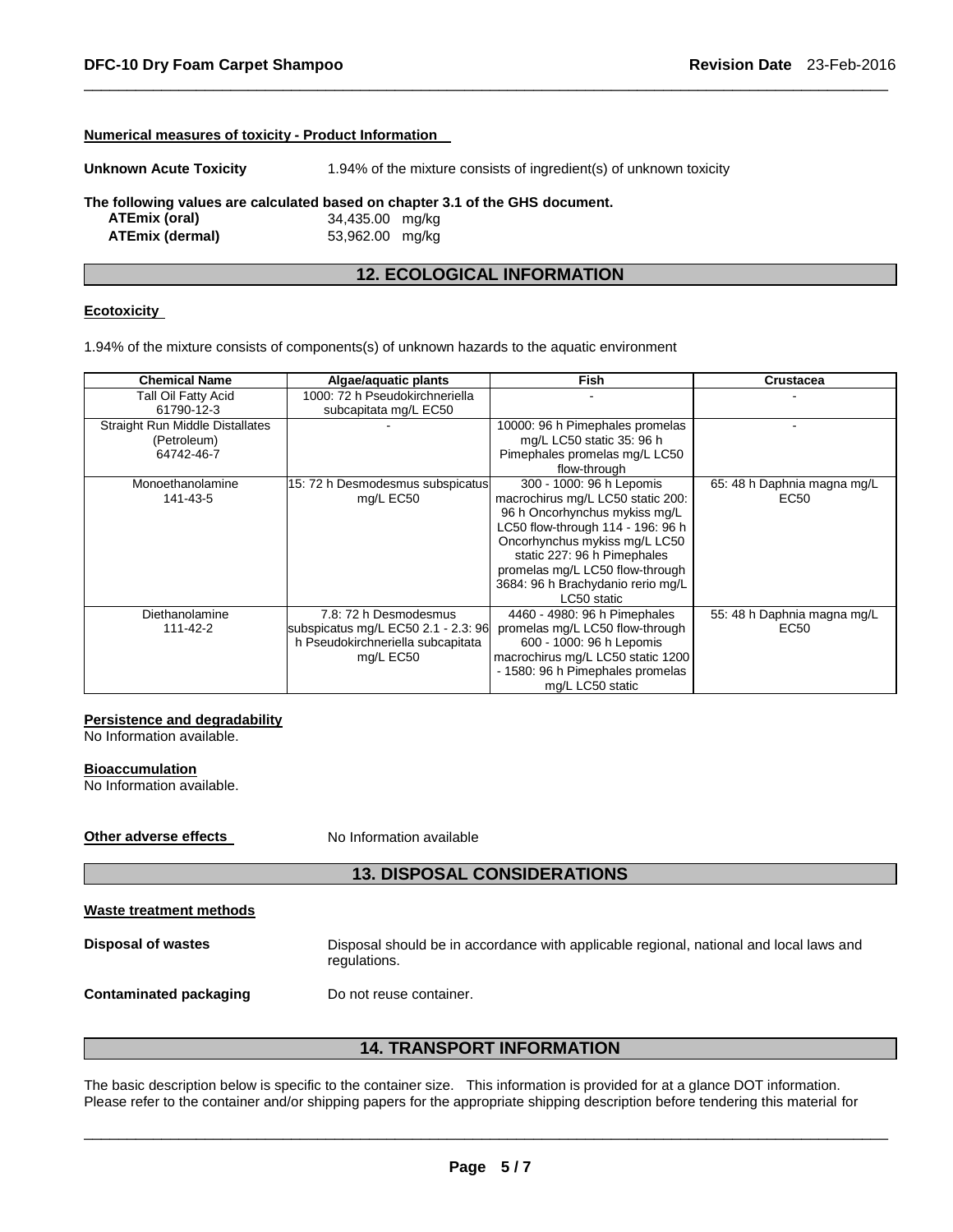shipment. For additional information, please contact the distributor listed in section 1 of this SDS.

**DOT** Not regulated

|                           | <b>15. REGULATORY INFORMATION</b> |
|---------------------------|-----------------------------------|
| International Inventories |                                   |
| <b>TSCA</b>               | Complies                          |
| <b>DSL/NDSL</b>           | Complies                          |

#### **Legend:**

**TSCA** - United States Toxic Substances Control Act Section 8(b) Inventory **DSL/NDSL** - Canadian Domestic Substances List/Non-Domestic Substances List

#### **US Federal Regulations**

#### **SARA 313**

Section 313 of Title III of the Superfund Amendments and Reauthorization Act of 1986 (SARA). This product does not contain any chemicals which are subject to the reporting requirements of the Act and Title 40 of the Code of Federal Regulations, Part 372

\_\_\_\_\_\_\_\_\_\_\_\_\_\_\_\_\_\_\_\_\_\_\_\_\_\_\_\_\_\_\_\_\_\_\_\_\_\_\_\_\_\_\_\_\_\_\_\_\_\_\_\_\_\_\_\_\_\_\_\_\_\_\_\_\_\_\_\_\_\_\_\_\_\_\_\_\_\_\_\_\_\_\_\_\_\_\_\_\_\_\_\_\_

| SARA 311/312 Hazard Categories    |    |
|-----------------------------------|----|
| Acute health hazard               | Nο |
| <b>Chronic Health Hazard</b>      | Nο |
| Fire hazard                       | Nο |
| Sudden release of pressure hazard | Nο |
| <b>Reactive Hazard</b>            | N٥ |

#### **CWA (Clean Water Act)**

This product does not contain any substances regulated as pollutants pursuant to the Clean Water Act (40 CFR 122.21 and 40 CFR 122.42)

#### **CERCLA**

This material, as supplied, does not contain any substances regulated as hazardous substances under the Comprehensive Environmental Response Compensation and Liability Act (CERCLA) (40 CFR 302) or the Superfund Amendments and Reauthorization Act (SARA) (40 CFR 355). There may be specific reporting requirements at the local, regional, or state level pertaining to releases of this material

### **US State Regulations**

#### **California Proposition 65**

This product contains the following Proposition 65 chemicals

| <b>Chemical Name</b>                                | ا California<br><b>Dran</b><br>Proposition 65 |
|-----------------------------------------------------|-----------------------------------------------|
| ietha ∪<br><u>າດ</u><br>olamıne،<br>$1 - 4$<br>74 L | ∴arcinoαer                                    |

#### **U.S. State Right-to-Know Regulations**

| <b>Chemical Name</b>         | New Jersey | <b>Massachusetts</b> | Pennsylvania |
|------------------------------|------------|----------------------|--------------|
| Monoethanolamine<br>141-43-5 |            |                      |              |
| Diethanolamine<br>111-42-2   |            |                      |              |

#### **U.S. EPA Label Information**

**EPA Pesticide Registration Number** Not Applicable

| <b>16. OTHER INFORMATION</b> |                         |  |              |  |                           |                                                     |
|------------------------------|-------------------------|--|--------------|--|---------------------------|-----------------------------------------------------|
| <u>NFPA</u>                  | <b>Health hazards</b> 0 |  | Flammability |  | Instability               | <b>Physical and Chemical</b>                        |
| <u>HMIS</u>                  | Health hazards 0        |  | Flammability |  | <b>Physical hazards</b> 0 | <b>Properties</b> Yes<br><b>Personal protection</b> |